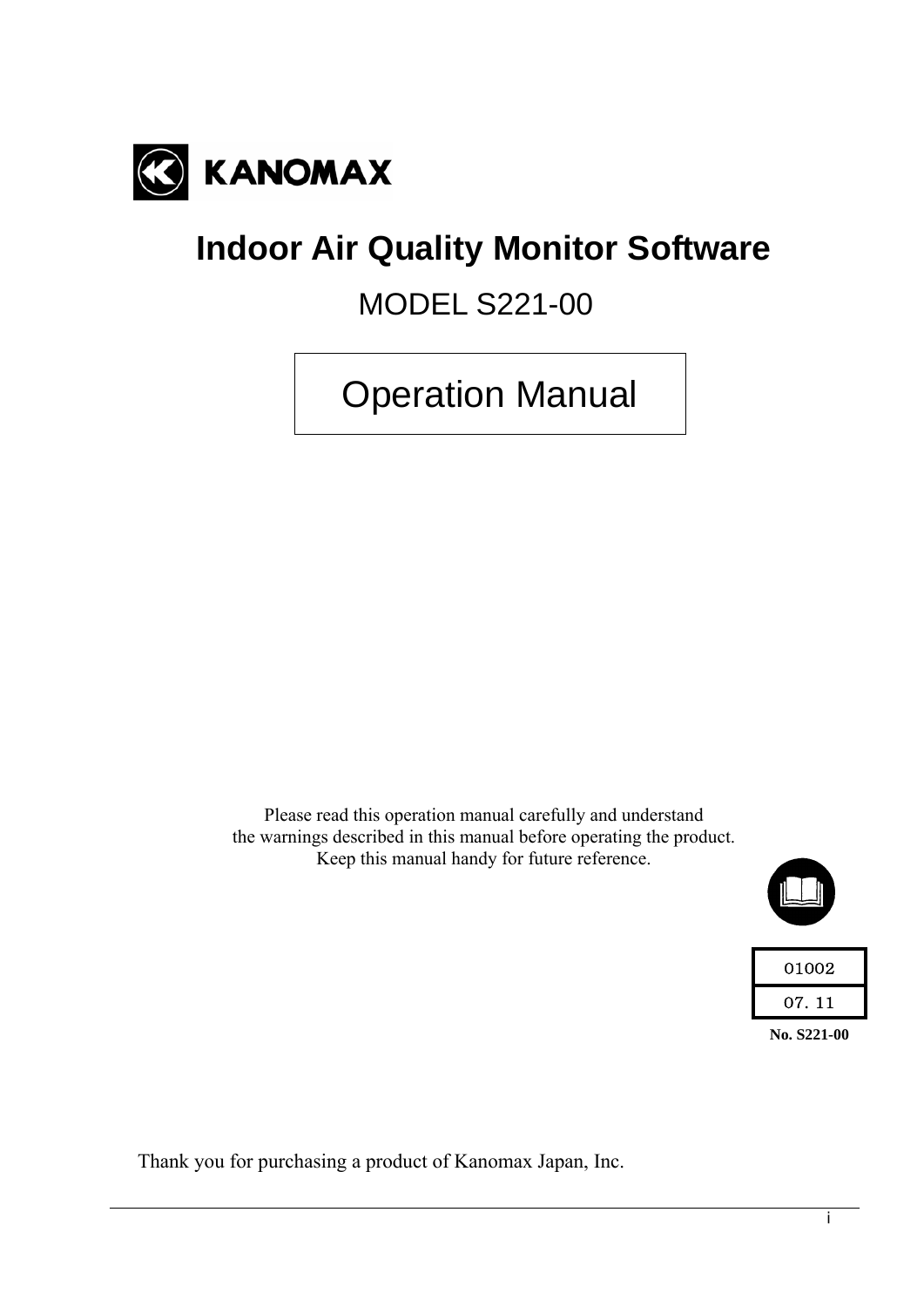Please read this operation manual carefully and operate the instrument appropriately by following the instructions given in this manual.

All of our products have gone through inspection based on our quality assurance system prior to shipment. However, in case a defect in materials/workmanship or damage due to a transportation accident is found, please contact your local distributor, or call our service desk.

- This manual is stored as a in a CD-ROM as a PDF file, which can be read by "Adobe Acrobat 4.x" and higher.
- Windows 9x/NT/2000/XP is a registered trademark of Microsoft Corporation.
- Any unauthorized duplication of the product, in whole or in part, without written consent from Kanomax Japan, Inc. is strictly prohibited.
- Contents of the Operation Manual are subject to change without notice
- This manual refers to Carbon Dioxide as CO2 and Carbon Monoxide as CO.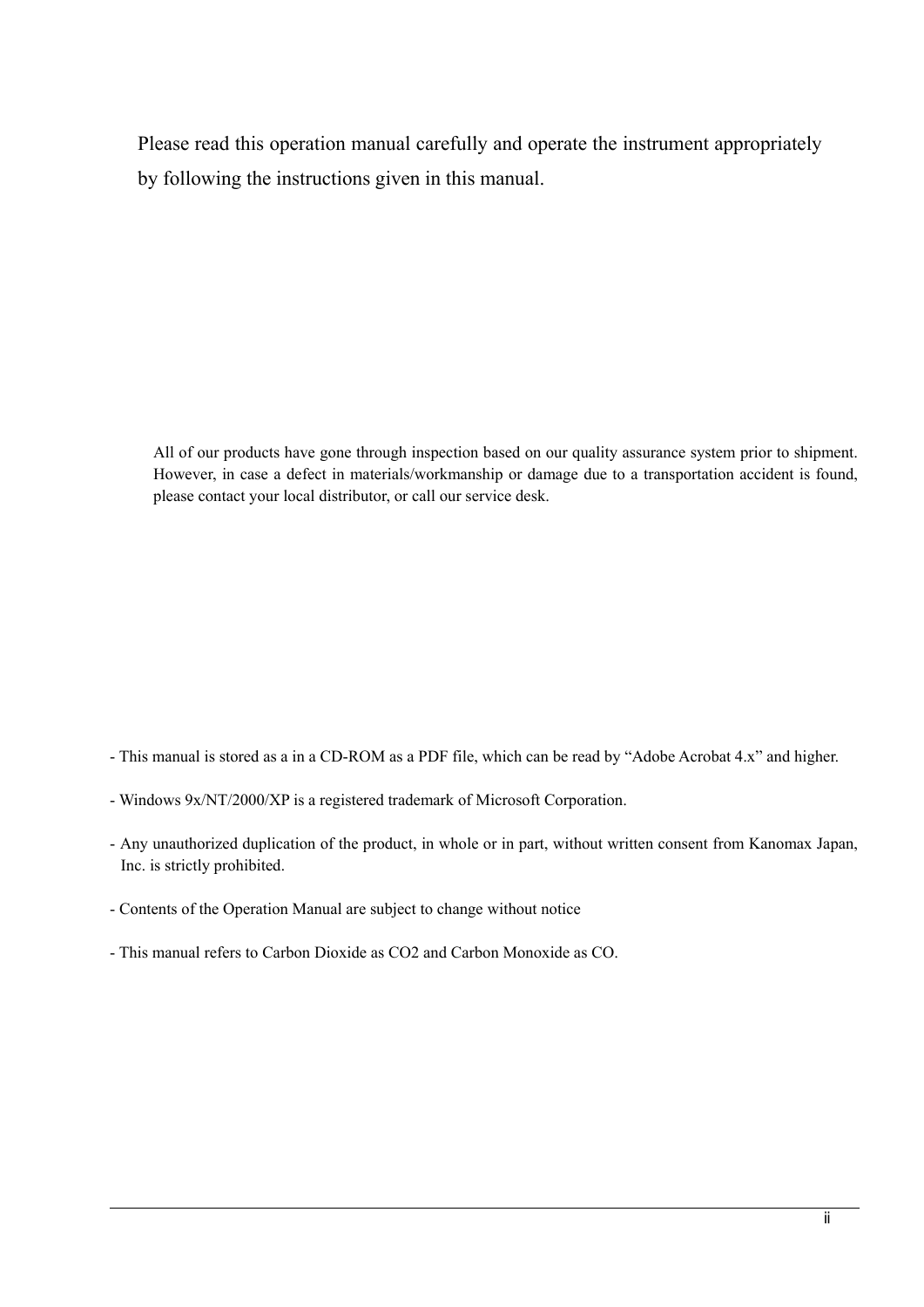## **Table of Contents**

| 1.           |      |  |
|--------------|------|--|
|              | 1.1. |  |
| 2.           |      |  |
|              | 2.1. |  |
|              | 2.2. |  |
|              | 2.3. |  |
| 3.           |      |  |
|              | 3.1. |  |
|              | 3.2. |  |
|              | 3.3. |  |
|              | 3.4. |  |
|              | 3.5. |  |
|              | 3.6. |  |
| $\mathbf{4}$ |      |  |
|              | 4.1. |  |
|              | 4.2. |  |
| 5.           |      |  |
| 6.           |      |  |
|              | 6.1. |  |
|              | 6.2. |  |
|              | 6.3. |  |
| 7.           |      |  |
|              | 7.1. |  |
|              | 7.2. |  |
|              | 7.3. |  |
| 8.           |      |  |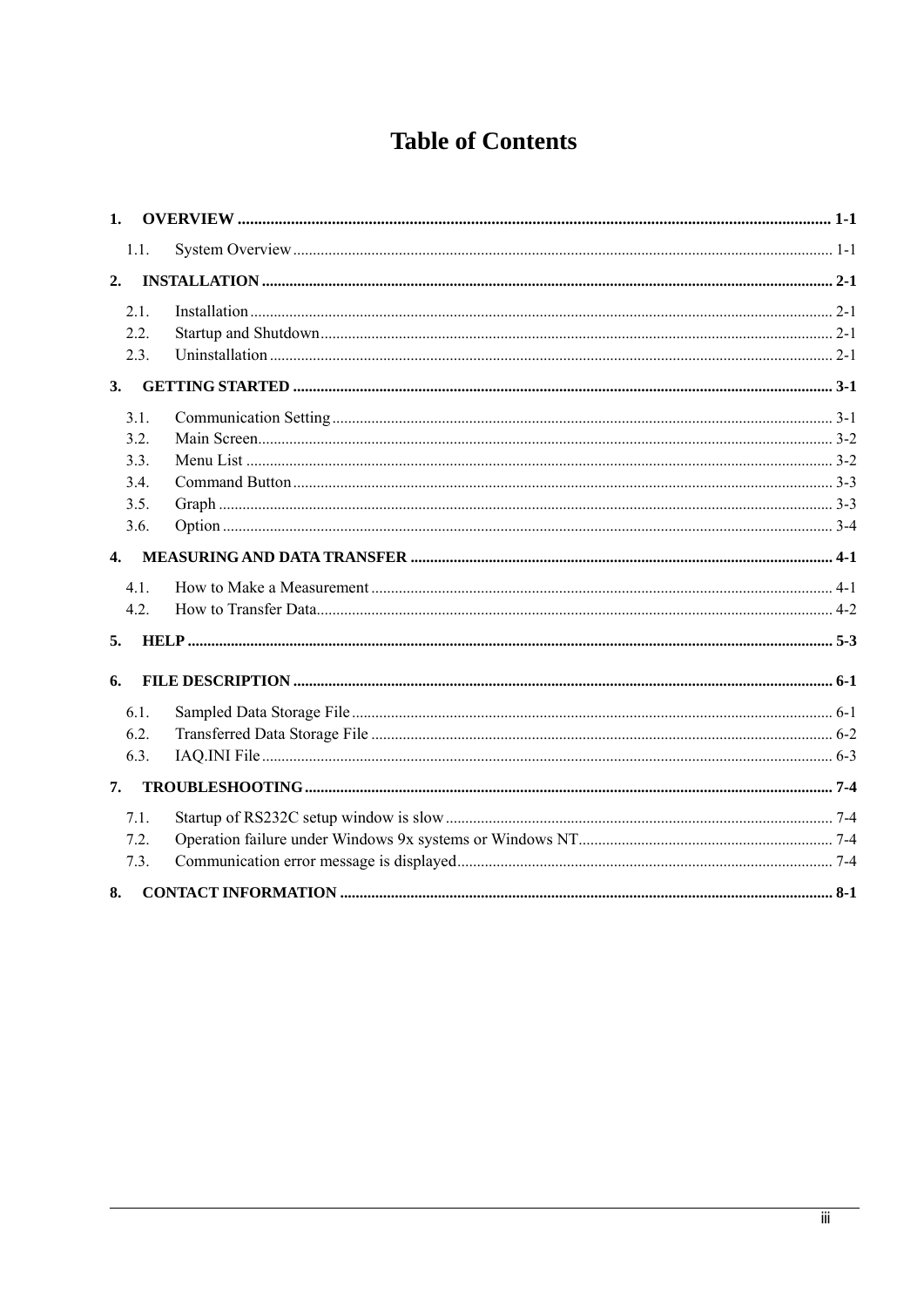## **1. OVERVIEW**

## **1.1. System Overview**

This software allows users to collect data from IAQ Monitor, display the data in a graph and store it as a file on a computer.

It also allows transferring the data stored in the IAQ Monitor to the computer, and storing it in a file.

Applicable Computer Requirements:

| Model                     | IBM PC compatible (DOS/V)                  |
|---------------------------|--------------------------------------------|
| RS232C Communication Port | To be equipped with more than one port.    |
| OS.                       | Windows 2000 SP4, Windows XP SP1 or higher |

\* Please note that there is a possibility of operation failure when using a RS232C-USB conversion cable, depending on conditions of the computer and communication cable. For further details, please contact our service center.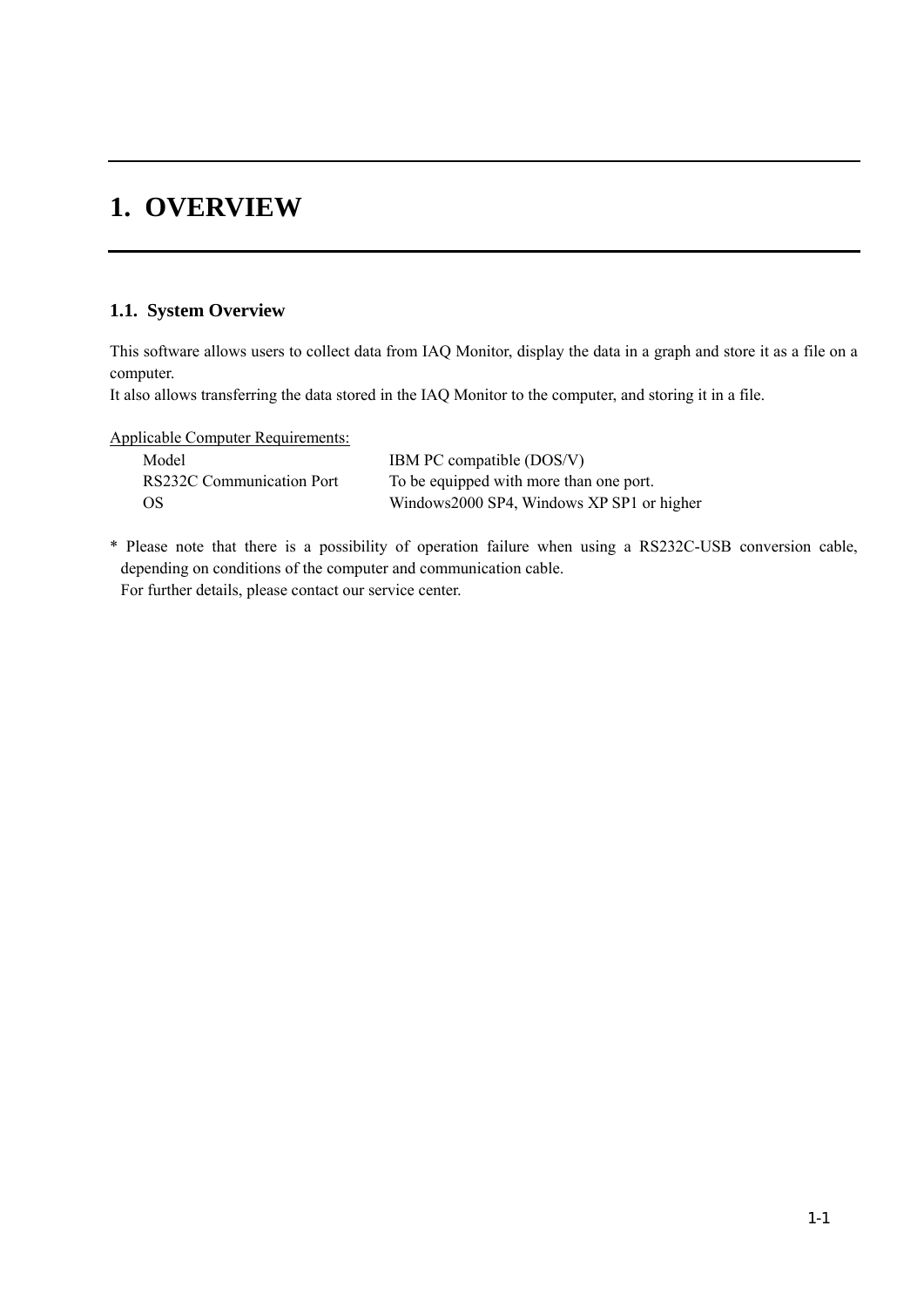## **2. INSTALLATION**

## **2.1. Installation**

When performing installation, make sure to log in with the user having administrative right and follow the procedure below.

- (1) Execute "Setup.exe" located in the [Japanese] [English] folder in the product CD-ROM.
- (2) Follow the directions shown on the screen.
- (3) When the installation is completed successfully, "Kanomax" will be added in the [program] of the [Start Menu].

## **2.2. Startup and Shutdown**

#### **To startup the IAQ Monitor software:**

From the [Start Menu], click: [Program]  $\rightarrow$  [Kanomax]  $\rightarrow$  [IAQ Monitor Software]. The main screen of the IAQ Monitor software will be displayed.

#### **To shutdown the IAQ Monitor software:**

- Click [File]  $\rightarrow$  [Exit] form the menu.
- Click  $[\times]$  button located at the right end of the title bar of the main screen.

## **2.3. Uninstallation**

- 1) Open [My Computer]  $\rightarrow$  [Control Panel]  $\rightarrow$  [Add or Remove Programs].
- 2) Select [IAQ Monitor Software] from [Setup and Delete] tub, and click [Remove] button.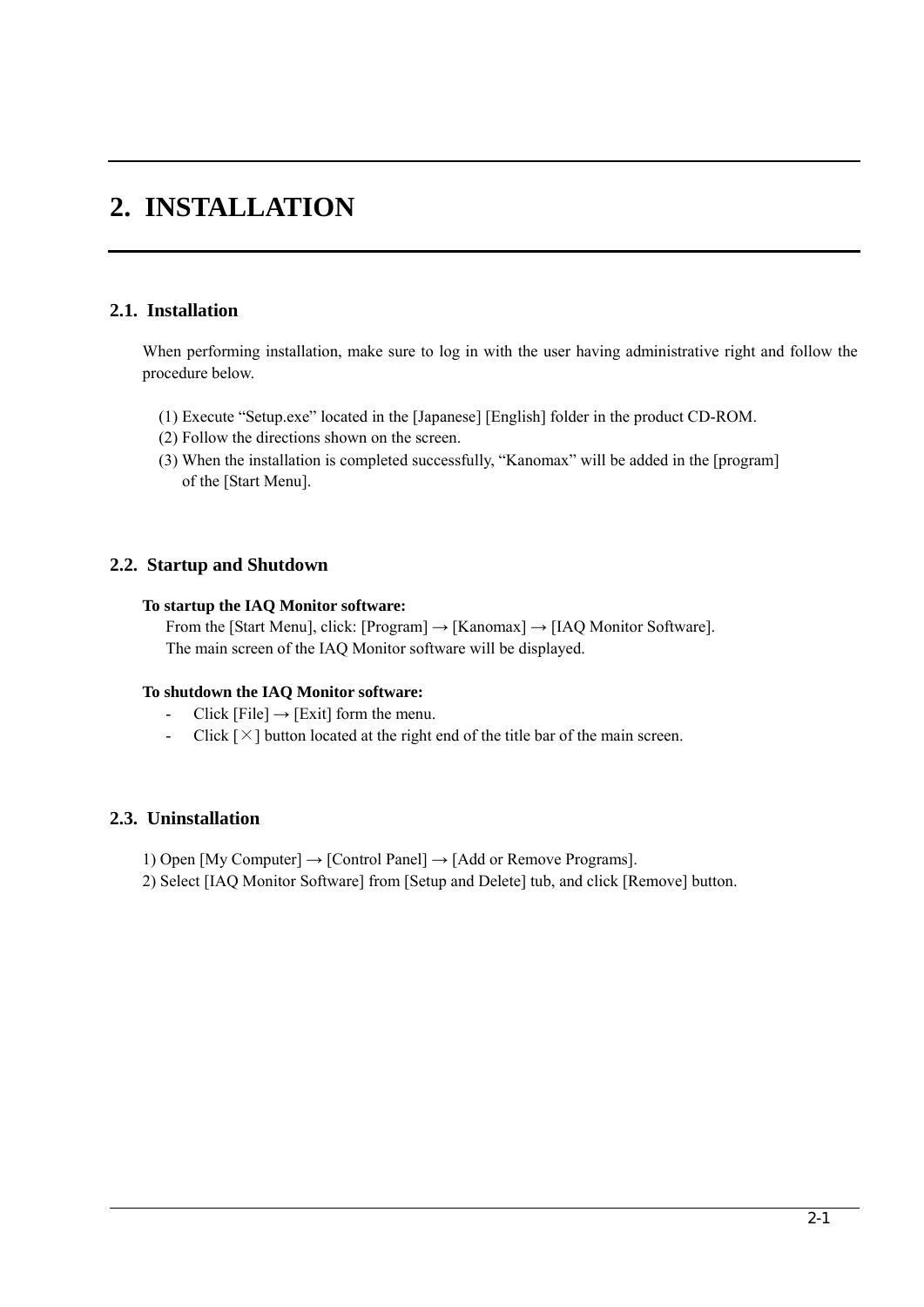## **3. GETTING STARTED**

## **3.1. Communication Setting**

- 1. Confirm COM Port Number on the computer being connected by the communication cable. (It can be confirmed by selecting [Control Panel] from Start Menu  $\rightarrow$  [System]  $\rightarrow$  [Device Manager].)
- 2. Confirm the baud rate on the IAQ Monitor. How to confirm is descried in the operation manual for IAQ Monitor. The default value is 9600.
- 3. Startup the software, and select [Setup] from the menu bar  $\rightarrow$  [RS232C]. RS232C window shown below will be displayed. By clicking an arrow key, the setting can be changed.
- 4. For the Port Number use the same number on the computer side.
- 5. For the baud rate use the same value on the IAQ Monitor.

Other settings do not need to be changed.

| Port      | A list of port number equipped on the  |  |
|-----------|----------------------------------------|--|
|           | computer is displayed.                 |  |
| Baud rate | Select 4800, 9600*, 19200 or 38400.    |  |
| Data Bit  | Select either 7 or 8 <sup>*</sup> .    |  |
| Parity    | Select Even, Odd or None*.             |  |
| Stop Bit  | Select 1 <sup>*</sup> , 1.5 or 2.      |  |
| Flow      | Select None*, Xon/Xof, RTS or Xon/RTS. |  |

\*: values with \* are default values.

| <b>RS232C</b>    |        |
|------------------|--------|
|                  |        |
| Port             | COM1   |
| <b>Baud rate</b> | 9600   |
| Data Bit         | 8      |
| Parity           | None   |
| Stop Bit         | 1      |
| Flow             | None   |
| ÖK               | Cancel |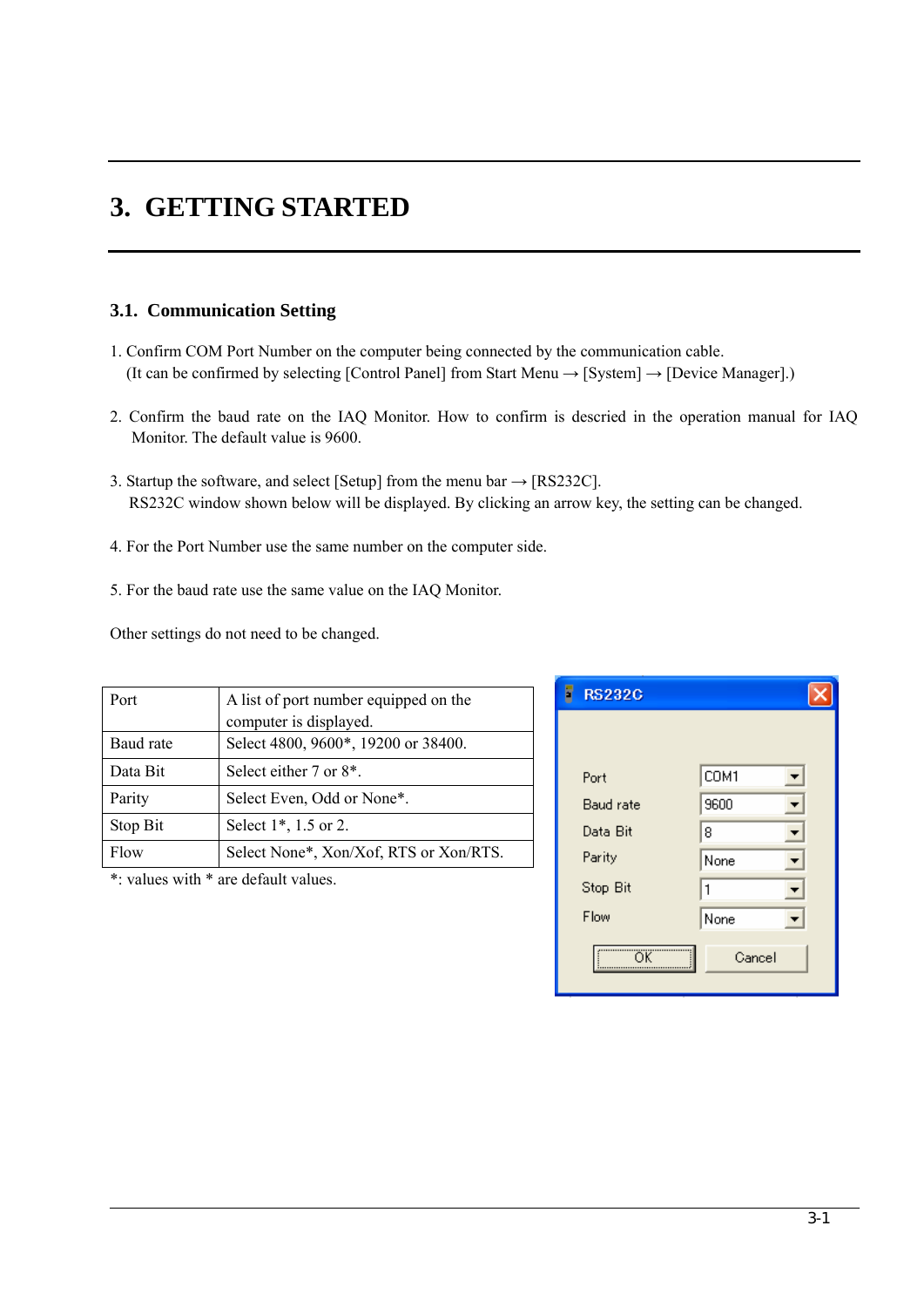## **3.2. Main Screen**

Features on the main screen are described below.



### **3.3. Menu List**

#### **File Menu:**

Used for operations concerned with files.

| Save as | Stores measurement data in a CSF formatted file. |
|---------|--------------------------------------------------|
| [Exit]  | Terminates the program.                          |

#### **Setup Menu:**

Used for setting various parameters.

| [RS232C] | Sets RS232C setting.             |
|----------|----------------------------------|
| [Option] | Sets the folder for stored data. |

#### **Measurement Menu:**

Used for setting various parameters for performing a measurement.

```
[Set] Sets the parameter for performing a measurement.
```
#### **Help Menu:**

[About IAQ Monitor Software] Displays the version information.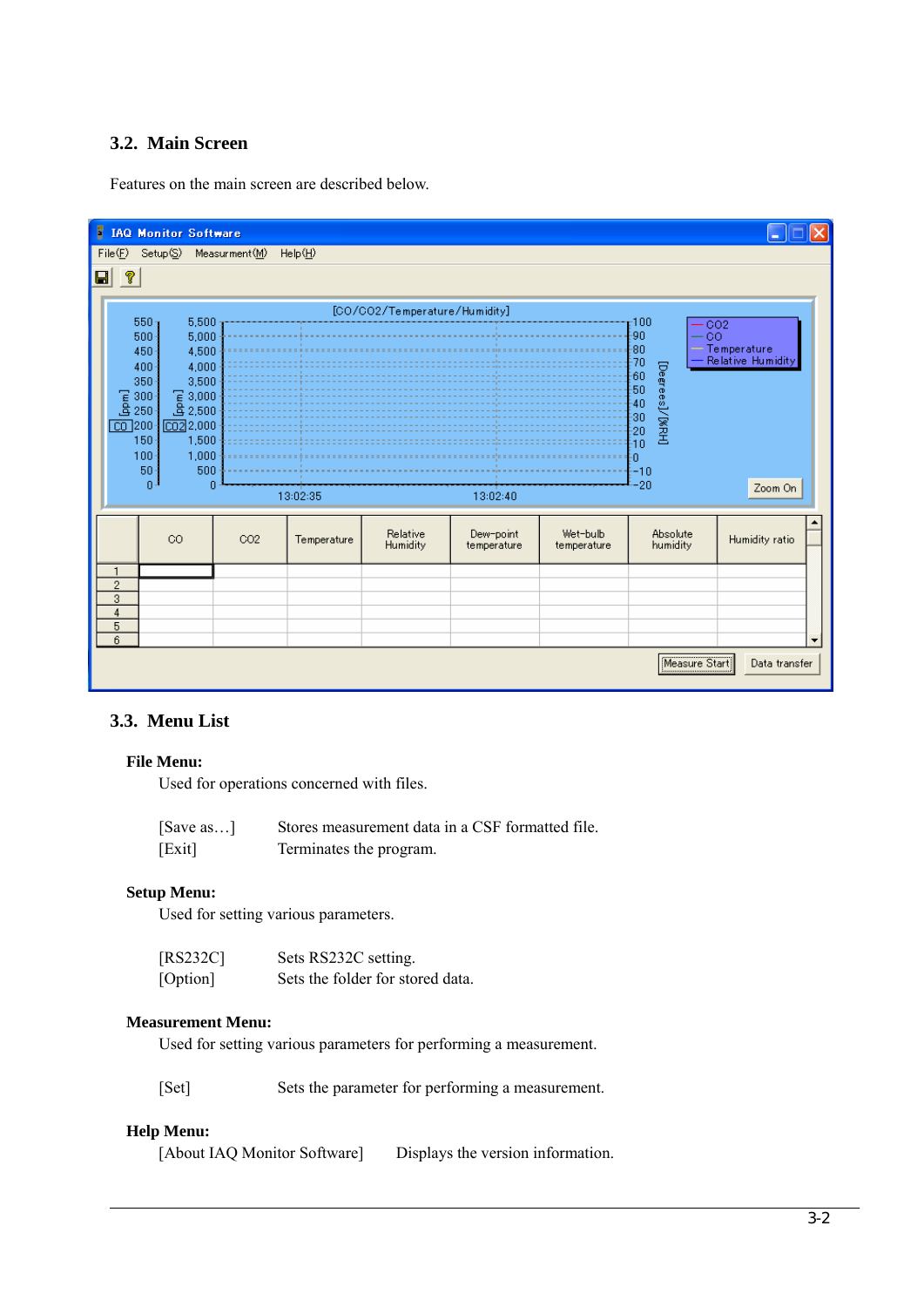## **3.4. Command Button**

#### **Measure Start:**

Starts sampling in accordance with the conditions set in the measurement [Set].

When starting for the second or subsequent time, a message of "Data is not saved. Does it save?" will be displayed if the former data has not been stored.

When [Yes] is clicked, a window for data storage will be displayed. Store the data.

To perform sampling, click [Measure Start] again.

When [No] is clicked, the previous data will be deleted and new sampling will start.

#### **Data Transfer:**

 Transfers the data stored in the IAQ Monitor to the computer. When the button is clicked, the data stored in the IAQ Monitor will be displayed. Select the data to be transferred.

#### **Zoom On (Zoom Off):**

Enables enlargement of a graph. When zooming-in a graph is enabled, [Zoom Off] button will be displayed. When [Zoom Off] is selected, the enlarged graph will return to its initial size.

Please note that this enlargement function button cannot be used while performing a measurement.

## **3.5. Graph**

#### **Left Axis:**

Axis of "0-550 (ppm)" shows the scale of CO. Axis of "0-5500 (ppm)" shows the scale of CO2.

#### **Scrolling a graph:**

To scroll a graph, drag the graph to the right or left while holding down the right mouse button.

#### **Enlarging a graph:**

 Select the area to be enlarged by dragging the mouse from the upper left to the right bottom while holding down the left mouse button.

When the button is released, the enlarged graph of the desired area will be displayed.

To restore the size of the graph, click anywhere on the graph and drag to the left while holding the left mouse button. Then release the button. Or click [Zoom Off] button.

Please note that this enlargement function button cannot be used while performing a measurement.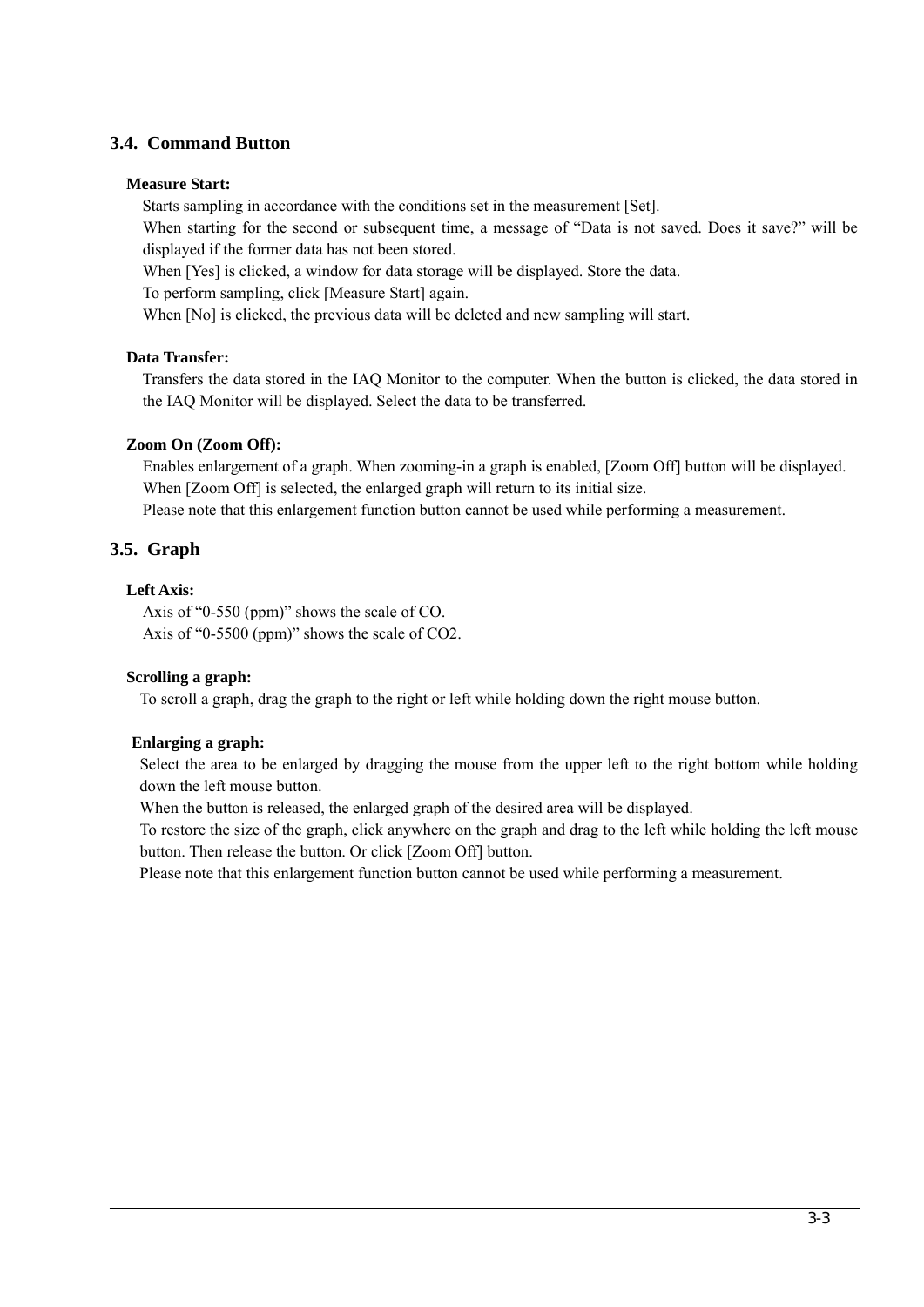## **3.6. Option**

| B<br>Option         |                          |
|---------------------|--------------------------|
| Option              |                          |
| Save Folder of Data | $\sqrt{C*}$<br>          |
|                     |                          |
|                     |                          |
|                     |                          |
|                     |                          |
|                     | $\overline{X}$<br>Cancel |

**Save Folder of Data:** Sets the folder where the calibration result has to be saved.

Either input the folder name directly or select the folder by clicking the reference […] button.

\* The default setting for the location where the data is to be saved is "C:¥".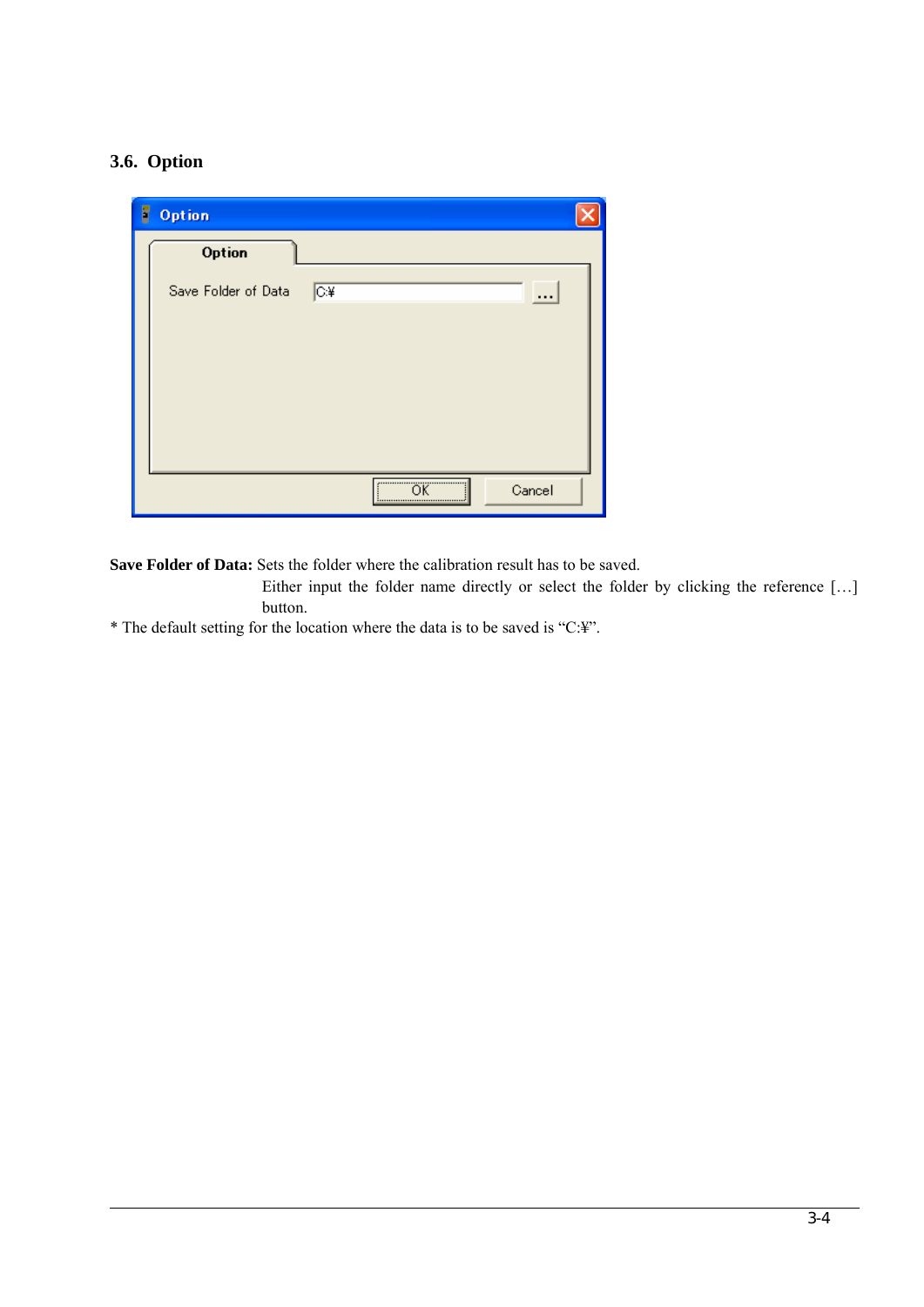## **4. MEASURING AND DATA TRANSFER**

## **4.1. How to Make a Measurement**

How to read data in real time when IAQ Monitor is connected to the computer is described below.

- 1. Set the communication setting as instructed in the previous chapter. Then from the menu click [Measurement]  $\rightarrow$  [Set].
- 2. The window like the one shown below will be displayed. Then set the setting and click [OK].

| Mode           | Choose data items to be retrieved.         | Е<br><b>Measure Set</b><br>×                                                                       |
|----------------|--------------------------------------------|----------------------------------------------------------------------------------------------------|
|                | [Standard Mode]: CO/CO2/Temerature/        | Mode                                                                                               |
|                | <b>Relative Humidity</b>                   | Standard Mode<br>O<br><b>C</b> Detailed Mode                                                       |
|                | [Detailed Mode]: CO/CO2/Temerature/        | 1sec<br>Sampling Time:                                                                             |
|                | Relative Humidity/Dew-point                |                                                                                                    |
|                | Temperature/Wet-bulb Temperature/          | 1000<br>Number of Data:                                                                            |
|                | Absolute Humidity/Humidity Ratio           | ·Graph-                                                                                            |
| Sampling Time  | Select 1sec, 2sec, 5sec, 10sec, 30sec or   | $\nabla$ CO <sub>2</sub><br>$\nabla$ Temperature $\nabla$ Relative Humidity<br>$\triangledown$ CO. |
|                | 60sec.                                     |                                                                                                    |
|                | Data will be retrieved every selected      | Cancel<br>OK.                                                                                      |
|                | second.                                    |                                                                                                    |
| Number of Data | Set the number of data to be retrieved.    |                                                                                                    |
|                | Select any integer number from 1 to        |                                                                                                    |
|                | 65500.                                     |                                                                                                    |
| Graph          | Select the items to be displayed in the    |                                                                                                    |
|                | graph when the data is retrieved.          |                                                                                                    |
|                | For the items that shall not be displayed, |                                                                                                    |
|                | uncheck the box.                           |                                                                                                    |

- 3. Measuring will start after clicking [Measure Start] button located at the bottom right on the main screen. To stop measuring before it completes, click [Measure Stop] button.
- 4. When measuring is done, select [Save as…] from the menu, and save it under a new file name. The file format is CSV.
- \* The default setting for the location where the file is to be saved is "C:¥".

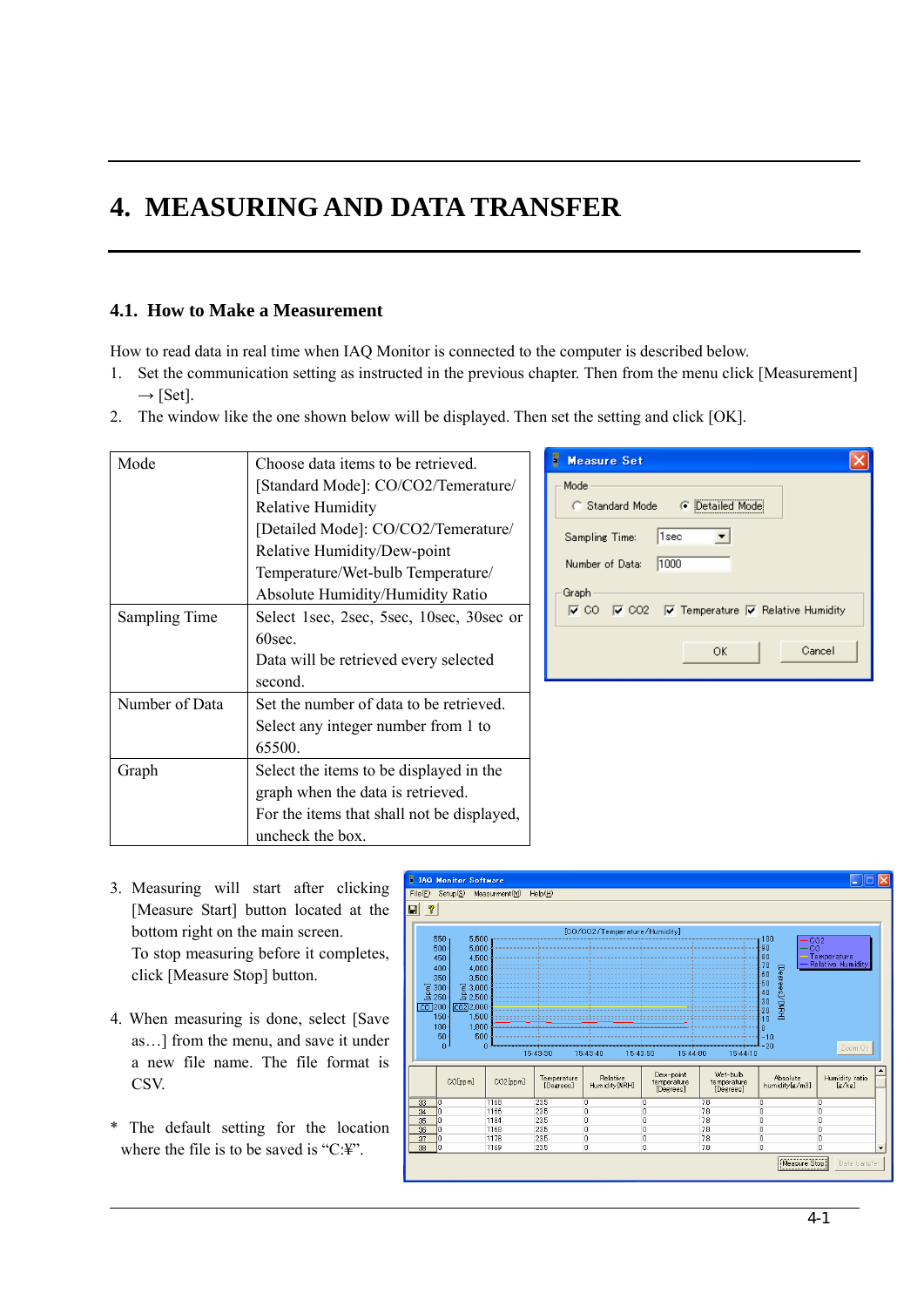## **4.2. How to Transfer Data**

How to transfer the measurement data stored in the IAQ monitor to a computer is described below.

- 1. Set the communication setting as instructed previously, and click [Data Transfer] button located at the right bottom of the main screen.
- 2. The window similar to the one below will be displayed. Then select the page number and the measurement mode (Standard or Detailed) of the data needed to be read, and click [Transmit] button.

|                | Data transfer                               |               | 1)                                                                                                                                                                                                                                                                                   |                                 |          |                                                                                                   |
|----------------|---------------------------------------------|---------------|--------------------------------------------------------------------------------------------------------------------------------------------------------------------------------------------------------------------------------------------------------------------------------------|---------------------------------|----------|---------------------------------------------------------------------------------------------------|
|                | Total numbers of pages                      | $\mathsf{I}2$ |                                                                                                                                                                                                                                                                                      |                                 | 2)       |                                                                                                   |
|                | Operational mode                            | Sampling time | Number of data                                                                                                                                                                                                                                                                       | Measurement<br>operational mode |          | Date of Measurement                                                                               |
|                | CALCULATION<br>CALCULATION                  | 001<br>001    | 005<br>005                                                                                                                                                                                                                                                                           | AVG<br>AVG                      |          | 2007/09/06 11:03:46<br>2007/10/03 11:44:10                                                        |
|                | Reading Page<br>l1                          |               | 3)                                                                                                                                                                                                                                                                                   | Standard Mode ( Detailed Mode   | 4)       | 5)                                                                                                |
|                |                                             |               |                                                                                                                                                                                                                                                                                      |                                 | Transmit | Close                                                                                             |
|                |                                             |               |                                                                                                                                                                                                                                                                                      |                                 |          |                                                                                                   |
|                | displayed.                                  |               | When [Yes] is clicked, a window for data storage will be displayed. Store the data.<br>In order to transfer data, click [Data Transfer] again.                                                                                                                                       |                                 |          | If the measured data has not been stored, a message of "Data is not saved. Does it save?" will be |
| 1)<br>2)<br>3) | The number of data stored in the main unit. |               | When [No] is clicked, the Data Transfer window will be opened.<br>Shows the total number of pages stored in the main unit.<br>Sets the page needed to be read. You can also specify it by clicking the cell in the table above.                                                      |                                 |          |                                                                                                   |
|                | transferred.                                |               | Mode] is selected, four data (CO/CO2/Temperature/Relative Humidity) will be transferred.<br>When [Detailed Mode] is selected, eight data (CO / CO2 / Temperature / Relative Humidity /<br>Dew-point Temperature / Wet-bulb Temperature / Absolute Humidity / Humidity Ratio) will be |                                 |          | When "CALCULATION" data is being read, the setting value will be effective. When [Standard]       |
| 4)<br>6)       | 5) Click to start data transfer             |               |                                                                                                                                                                                                                                                                                      |                                 |          | Click to close this window. When data is being transferred, the data transfer will be stopped and |

3. When the window to set the destination of the file to save will be displayed, save it under a new file name. The file will be saved in CSV format. The default setting for the location where the file is to be saved is "C:¥"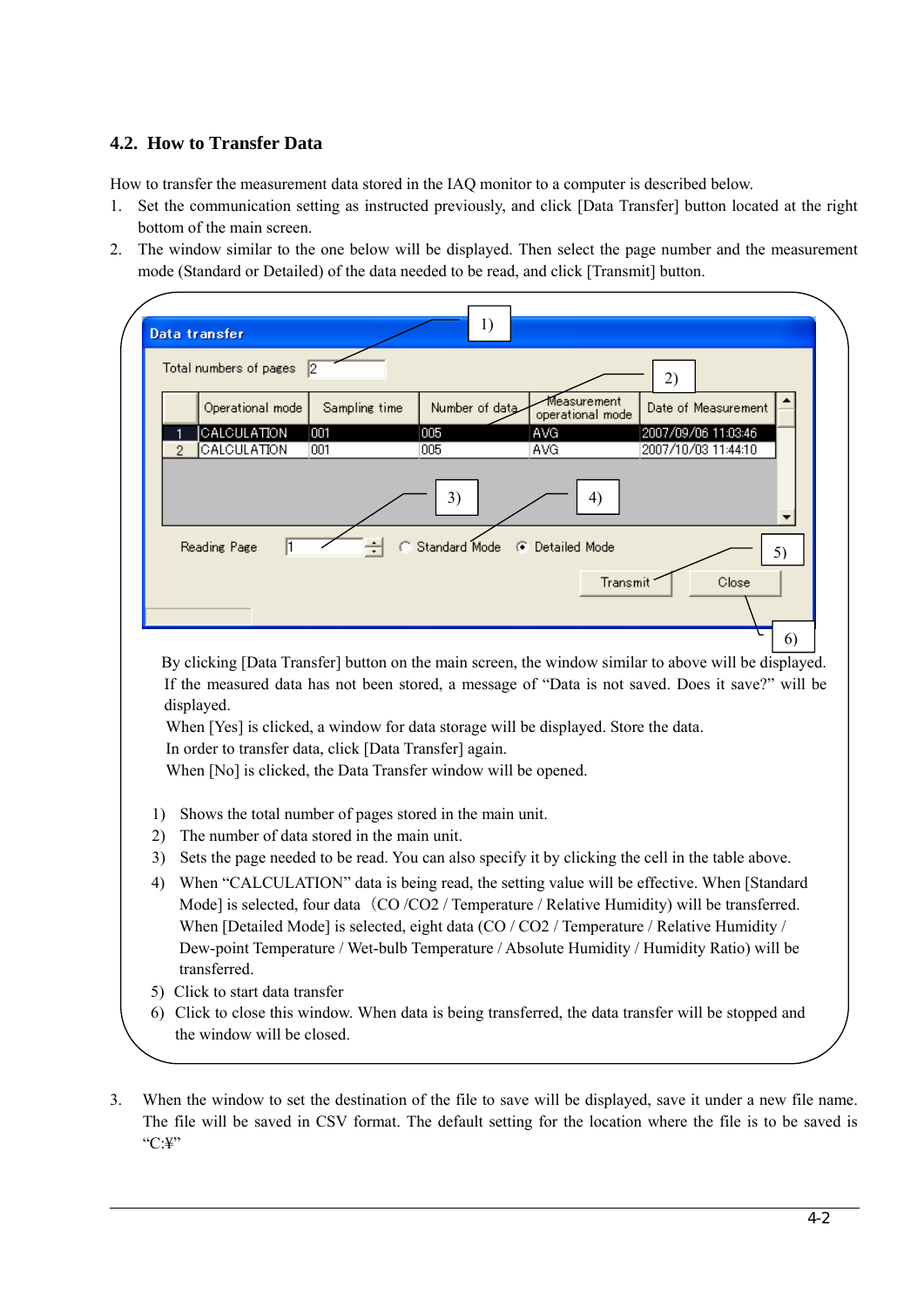## **5. HELP**

| F | <b>IAQ Monitor Software</b>                                                                                                                                                                                                                                                                           |               |
|---|-------------------------------------------------------------------------------------------------------------------------------------------------------------------------------------------------------------------------------------------------------------------------------------------------------|---------------|
|   | <b>IAQ Monitor Software</b>                                                                                                                                                                                                                                                                           |               |
|   | Version 1.0.1                                                                                                                                                                                                                                                                                         |               |
|   | Copyright (C) 2004 KANOMAX JAPAN Inc. All Rights Reserved.                                                                                                                                                                                                                                            |               |
|   | Warningthis computer program is protected by copyright law and international treaties<br>Unauthorized reproduction or distribution of the program in any form, or any portion of<br>it, may result in severe civil and criminal penalties and will be prosecuted to the fullest<br>extent of the law. | <br>          |
|   |                                                                                                                                                                                                                                                                                                       | System Info(S |

By selecting  $[He[p] \rightarrow [About IAQ Monitor Software]$ , the above window will be displayed.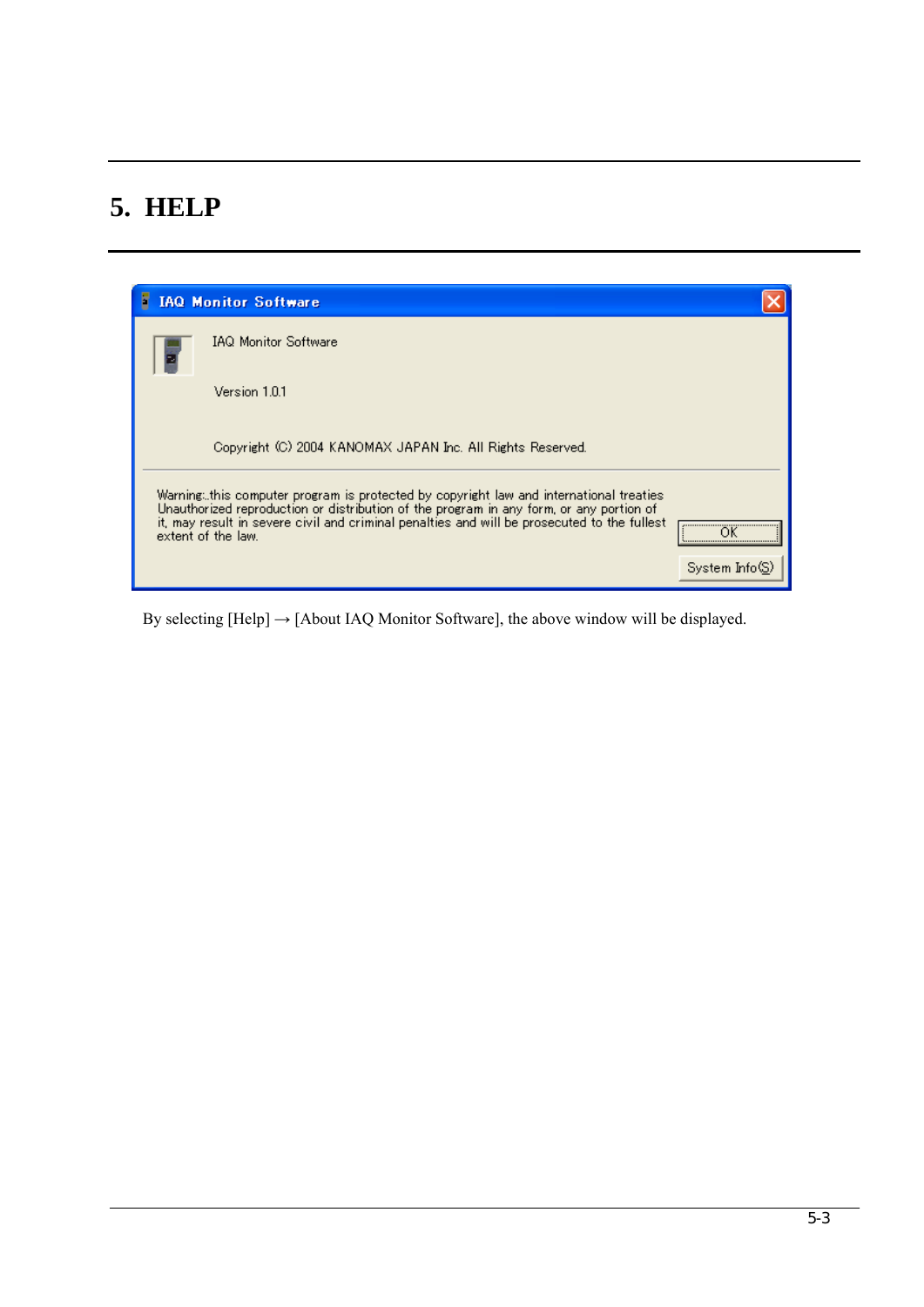## **6. FILE DESCRIPTION**

Sampled data and transferred data can be stored with a random file name.

### **6.1. Sampled Data Storage File**

File Name: random file name.csv

**Content** 

Format: CSV file format text file Date,2004/02/24 Time,12:00:00 Data,9999 Sampling Time,1 Mode,NORMAL Atmos.Pressure,1013 CO,CO2,Temperature., Relative humidity(, Dew-point temperature, Wet-bulb temperature, Absolute humidity,Humidity ratio) ppm,ppm,℃,%RH(,℃, ℃,g/m3,g/kg)

## AAAAAA,BBBBBB,TTTTTT,HHHHHH(,WWWWWW,XXXXXX,YYYYYY,ZZZZZZ)

## | AAAAAA,BBBBBB,TTTTTT,HHHHHH(,WWWWWW,XXXXXX,YYYYYY,ZZZZZZ) Depending on the sampling mode, when standard mode is selected, four data (CO/CO2/Temperature/ Relative humidity) will be saved. When detailed mode is selected, eight data (CO/CO2/Temperature/ Relative humidity/Dew-point temperature/Wet-bulb temperature/Absolute humidity/Humidity ratio) will be saved in the file.

 AAAAAA:CO BBBBBB:CO2 TTTTTT: Temperature HHHHHH: Relative Humidity WWWWW: Dew-point temperature XXXXXX: Wet-bulb temperature YYYYYY: Absolute humidity ZZZZZZ: Humidity ratio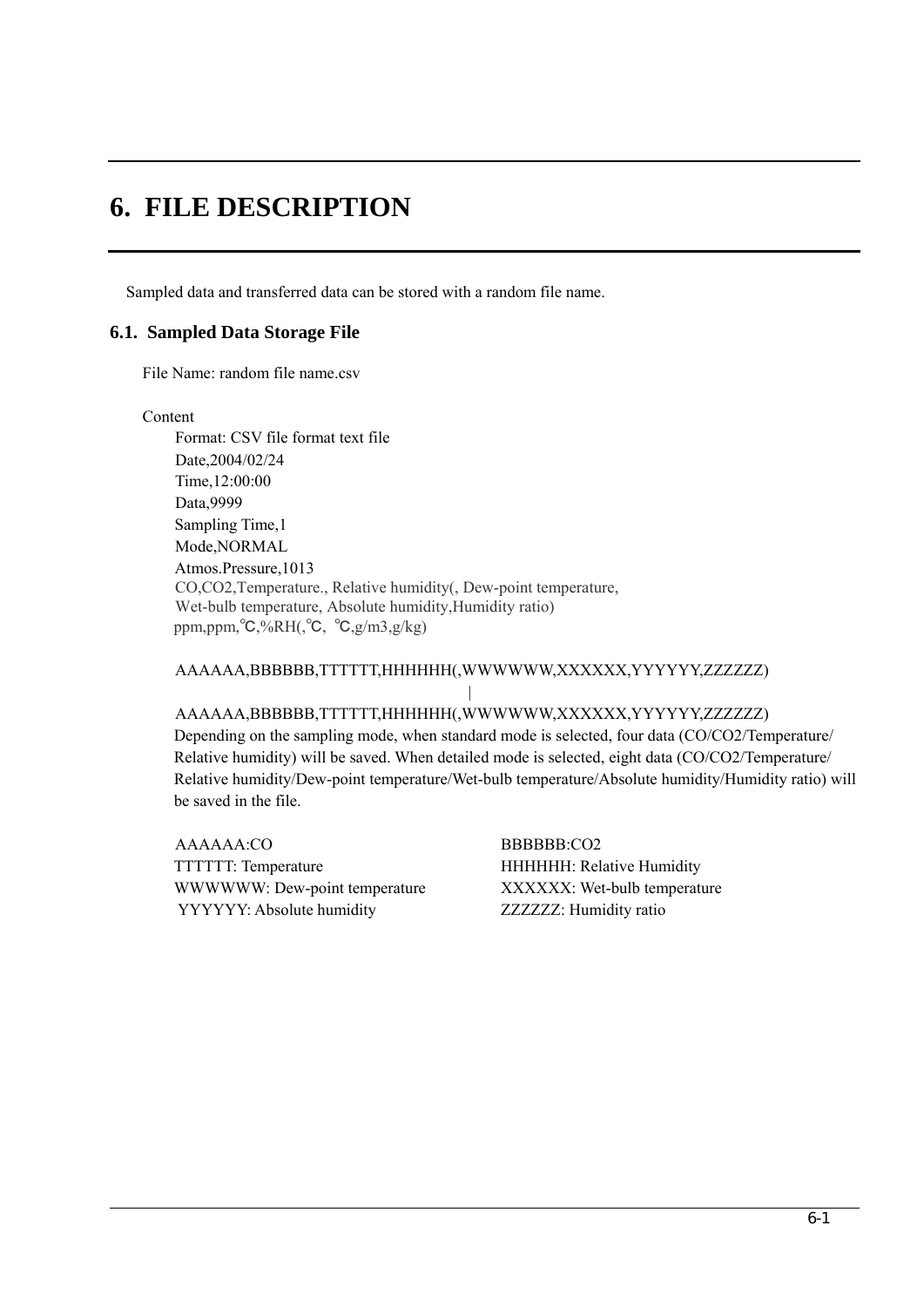## **6.2. Transferred Data Storage File**

File Name: random file name.csv

Content

Format: CSV file format text file

[Calculation] data Date,2004/02/24 Time,12:00:00 Data,9999 Sampling Time,1 Mode,CALCULATION(INS) Atmos.Pressure,1013 CO,CO2,Temperature., Relative humidity(, Dew-point temperature, Wet-bulb temperature, Absolute humidity, Humidity ratio) ppm,ppm,℃,%RH(,℃,℃,g/m3,g/kg)

### AAAAAA,BBBBBB,TTTTTT,HHHHHH(,WWWWWW,XXXXXX,YYYYYY,ZZZZZZ)

## AAAAAA,BBBBBB,TTTTTT,HHHHHH(,WWWWWW,XXXXXX,YYYYYY,ZZZZZZ)

Depending on the sampling mode, when standard mode is selected, four data (CO/CO2/Temperature/ Relative humidity) will be saved. When detailed mode is selected, eight data (CO/CO2/Temperature/ Relative humidity/Dew-point temperature/Wet-bulb temperature/Absolute humidity/Humidity ratio) will be saved in the file.

 AAAAAA:CO BBBBBB:CO2 TTTTTT: Temperature HHHHHH: Relative humidity WWWWW: Dew-point temperature XXXXXX: Wet-bulb temperature YYYYYY: Absolute humidity ZZZZZZ: Humidity ratio

|

[%OA] data

 Date,2004/02/24 Time,12:00:00 Data,9999 Sampling Time,1 Mode,%OA(CO2) Atmos.Pressure,1013 Return\_Air,Supply\_Air,Outdoor\_Air,Percent\_Outdoor\_Air ppm,ppm,ppm,%OA

CCCCCCCC,DDDDDDDD,EEEEEEEE,FFFFFFFF

 | CCCCCCCC,DDDDDDDD,EEEEEEEE,FFFFFFFF

CCCCCCCC: Return Air DDDDDDDDD: Supply Air EEEEEEEE: Outdoor Air FFFFFFFF: Percent Outdoor Air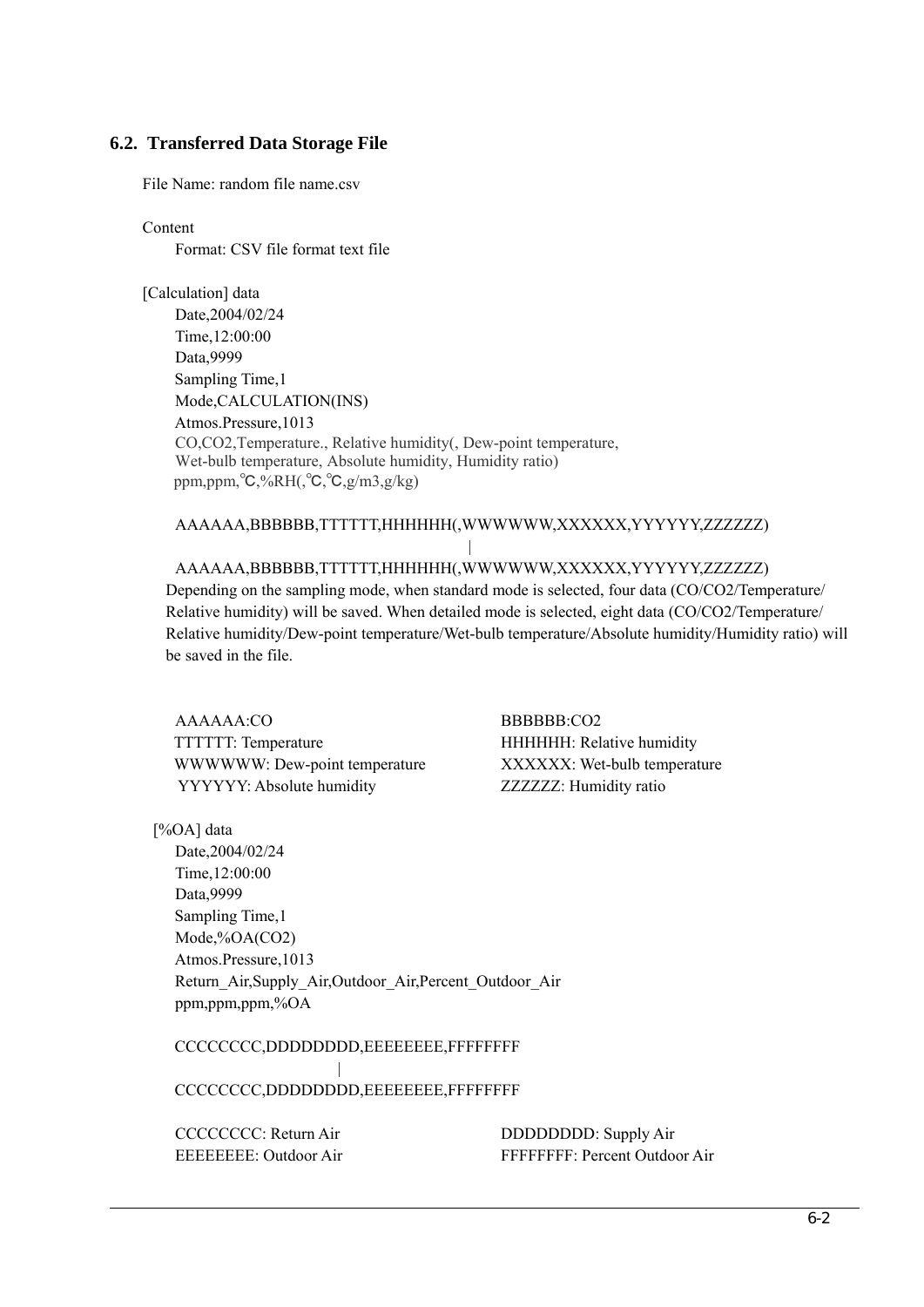## **6.3. IAQ.INI File**

 Data such as parameters necessary for starting up the software is stored. **Caution! If this file is deleted, the software will be initialized.**

\* Please be noted that deleting or modifying any files except CSV formatted files in "C:¥Kanomax¥IAQMonitor" may cause malfunctioning of the software.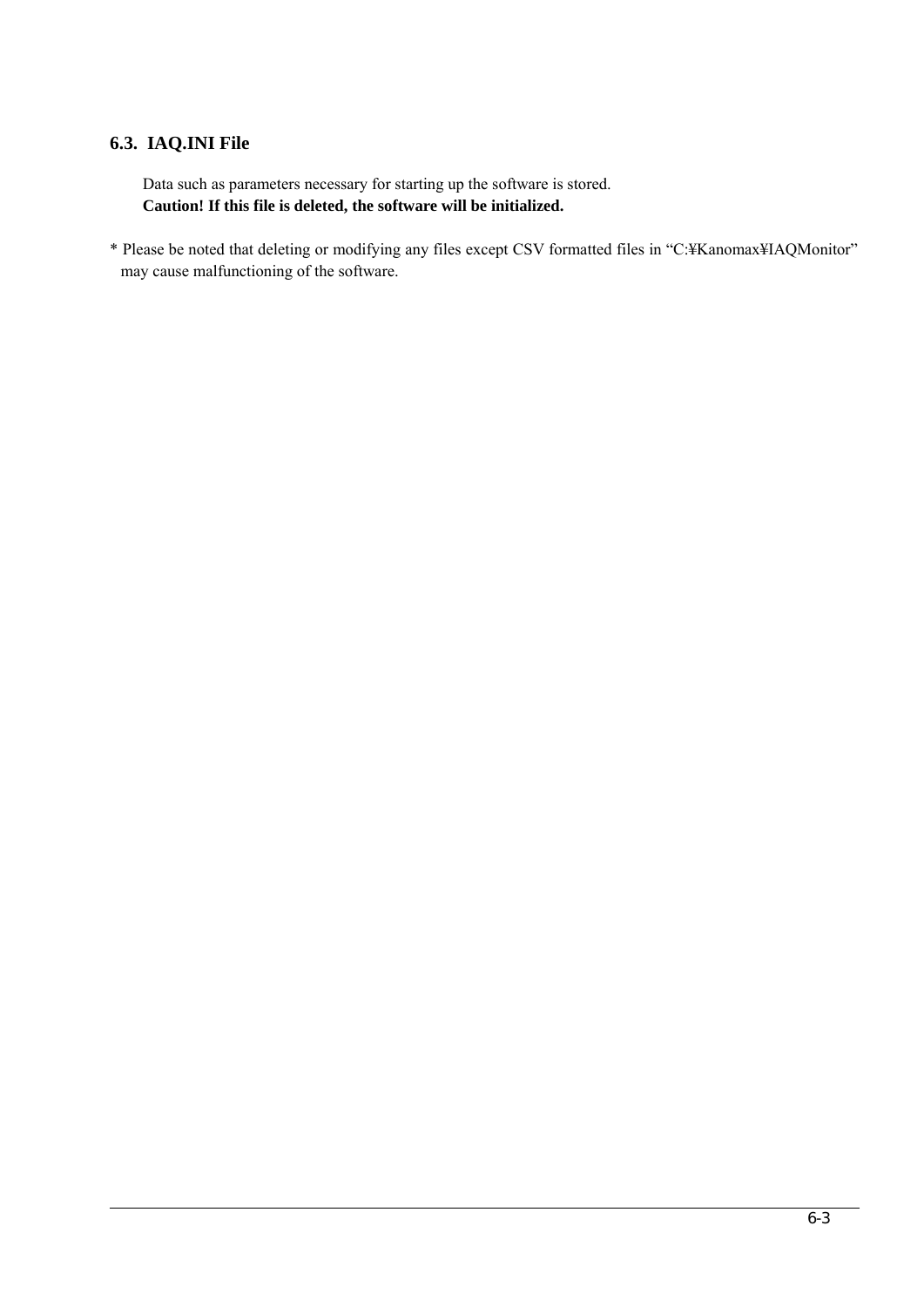## **7.TROUBLESHOOTING**

## **7.1. Startup of RS232C setup window is slow.**

The setup window is displayed after searching for RS232C port equipped to the computer. Since the required time is dependent on factors such as the computer's processing speed, please wait for the window to be displayed.

## **7.2. Operation failure under Windows 9x systems or Windows NT.**

The operation of this software is guaranteed only for running under Windows 2000/XP. Please prepare a Windows 2000/XP computer for proper use.

## **7.3. Communication error message is displayed.**

Confirm the communication setting.(P.3-1)。 Reconfirm that the computer and the IAQ monitor are connected by a communication cable. After making proper connection, close the software and reboot.

For other failures, please contact your local distributor or our service center.